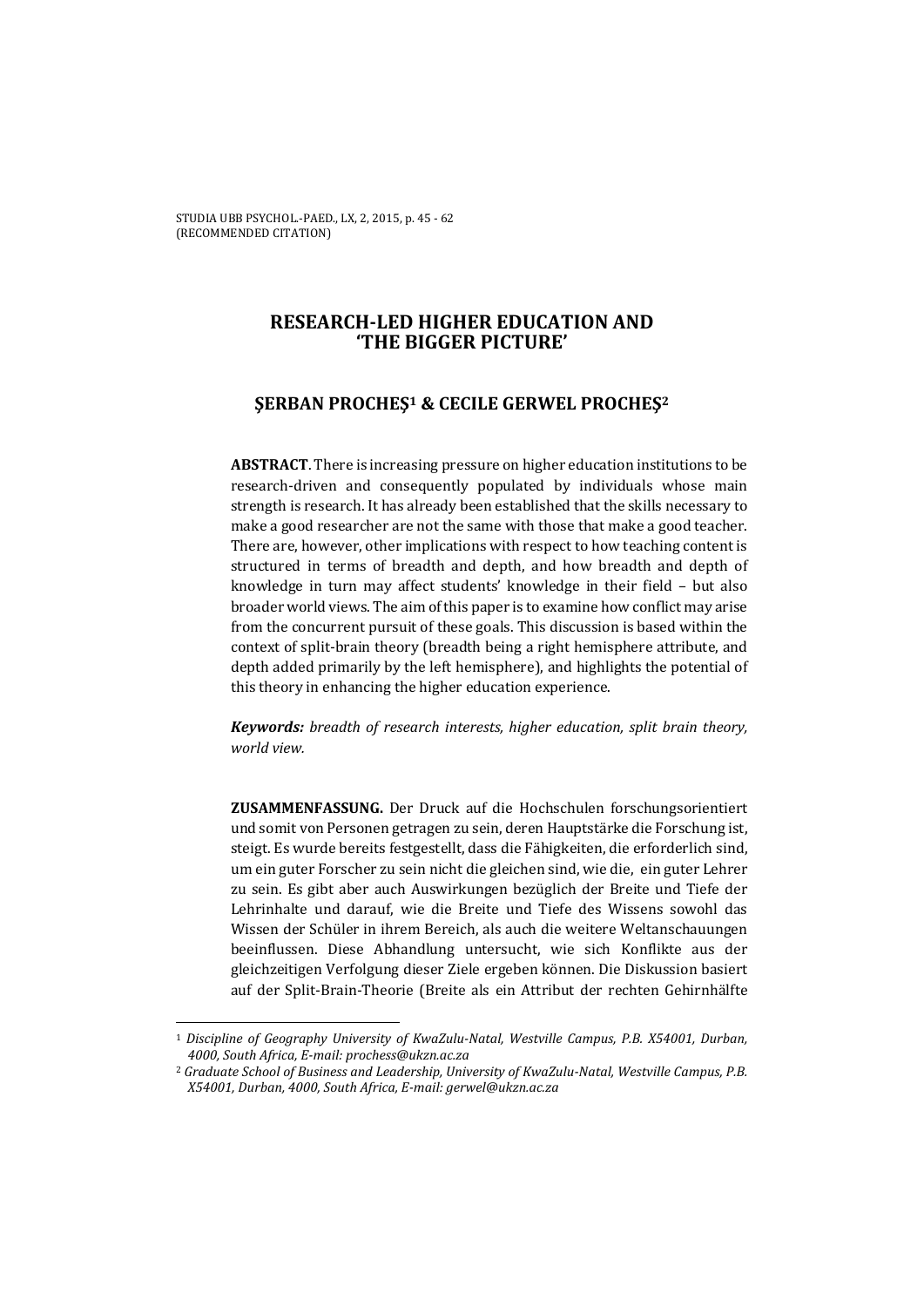und Tiefe wird in erster Linie von der linken Gehirnhälfte beeinflusst), und weist auf das Potential dieser Theorie hin, zur Verbesserung der Erfahrung an Hochschulen beizutragen.

*Schlüsselwörter: Breite der Forschungsinteressen, Hochschulbildung, Split-Brain-Theorie, Weltanschauung.* 

## **Introduction**

It appears the 'right brain-left brain' theory popular in the midtwentieth century (Harrington, 1987), was not entirely wrong. The two hemispheres of the human brain do indeed serve different functions, although not those initially attributed to them. The left hemisphere is not so much about rational thinking, as it is about adding detail to things that are already known. The right hemisphere is not so much about emotion, but about the bigger picture and staying open to the unexpected. Today we live in a left-brain world (McGilchrist, 2009; 2012). An understanding of brain lateralization is highly relevant to education (Yarlott, 1986). Recent studies have, for example, applied this theory in performance appraisal training (Selden, Sherrier & Wooters, 2012), or in characterizing learning styles (Kelly, 2013).

Even more importantly though, the distinction between narrow and broad focus, as dictated by the two brain hemispheres, is not without relevance to higher education. Having research at the core of academic activities at universities is tremendously important to what and how students get taught. On the one hand, research has become increasingly specialized (Belmaker, Cooper, Lee & Wilman, 2010), and research specialization is precisely what provides academics with an identity (Chalmers, 2011). Interdisciplinary approaches are often viewed as a lack of focus by academics and research funding bodies alike. Fields of research act in a very much left-brain manner, by simply adding details to already crystalized cores of knowledge. Where interdisciplinarity is encouraged, this is often in a focused sort of way, which soon results in the addition of new cores of knowledge – but not necessarily in keeping disciplines connected in the long run (Rafols, Leydesdorff, O'Hare, Nightingale & Stirling, 2012).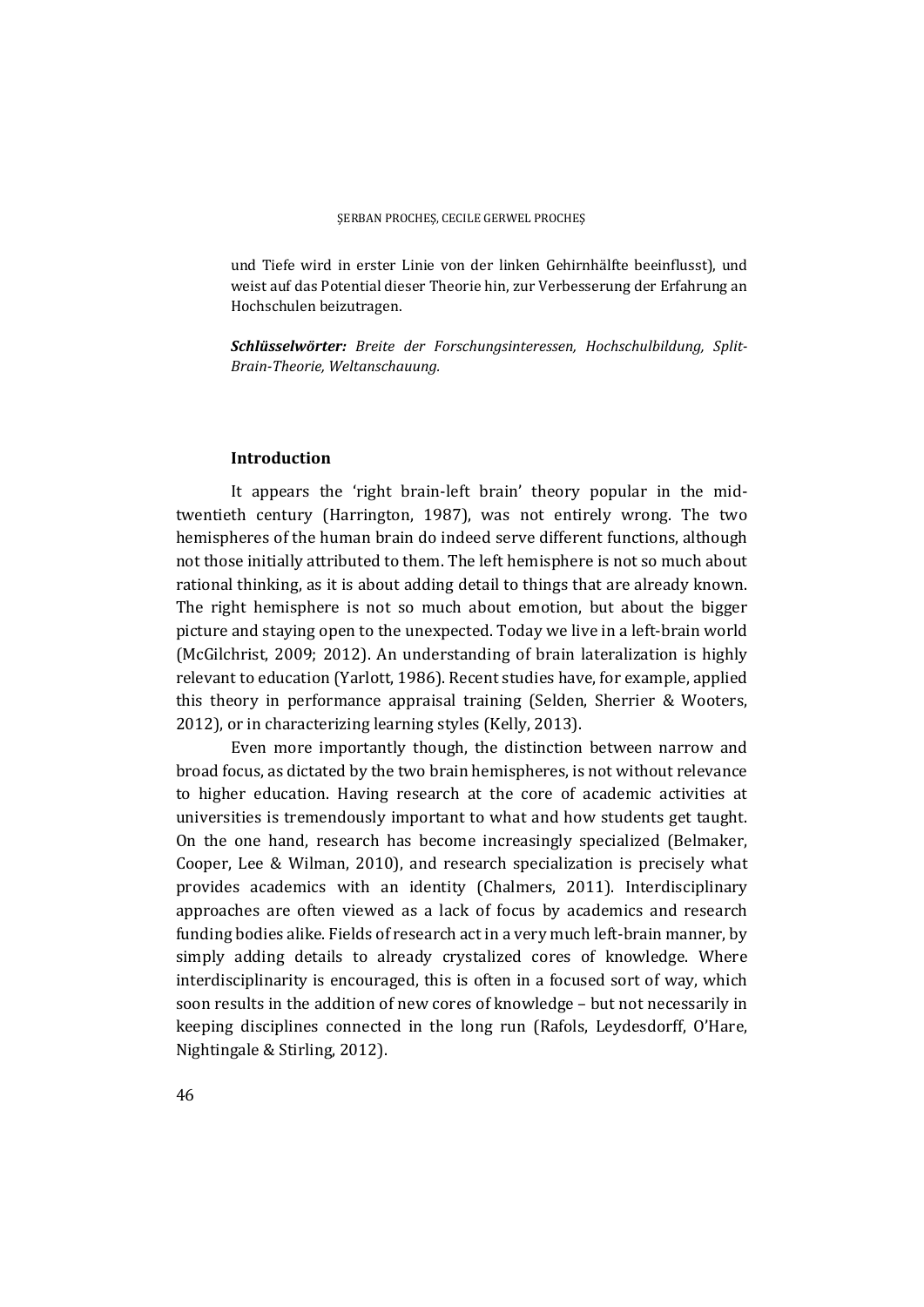On the other hand, university teaching should ideally first ensure that the students get the bigger picture of whatever they are studying, and only then start adding detail (Malamud, 2010), unless there is an implicit assumption that students bring along that bigger picture from home or from school level. This separation between a 'breadth phase' and a 'depth phase' resulted in the initial distinction between undergraduate and postgraduate studies, but the differences between these two stages have become more complex (Lindsay, Breen & Jenkins, 2002; Malamud, 2010).

Teaching and research require different attributes and thus imply different personality traits (Eble, 1976). The researcher is very often an introvert who prefers to stay focused on idea generation, as opposed to the teacher who is more social and able to have multiple focuses and enjoys spending time with students (Nehme, 2012). Indeed, in their meta-analysis of studies on this topic, Hattie and Marsh (1996) found no support for a beneficial link between research and teaching. While much may have changed since in the functioning of universities, this has apparently not. For example, Pan, Cotton and Murray (2014) found that academics still experienced difficulty maintaining a balance between the various demands pertaining to research and teaching.

Academic staff primarily prepared for research – especially those with postdoctoral experience (Rybarczyk, Lerea, Lund, Whittington & Dykstra, 2011) – are often thrown in at the deep end of a poorly prepared teaching career (Quinn, 2003). Many have already figured for themselves in their research-only days that dwelling on the bigger picture is unlikely to take them too far. Some may even perceive teaching as diluting their specialist, researchdriven identity (Chalmers, 2011). In this context, they often fail to attain the 'teacher' status as defined by McMillan (2007) – implying that they do not assume the role of shaping students in the field, but remain at the 'lecturer' status, merely imparting knowledge.

Furthermore, the double-duty of teaching and research is not perceived by academics as an ideal situation. Pan et al. (2014) indicated a tension between teaching which is often viewed as more of a professional obligation, and research which is more related to academic desirability and career advancement. Gibbs (2013) also noted the increasing demands of performancebased research and the 'publish-or-perish' maxim, which according to her is not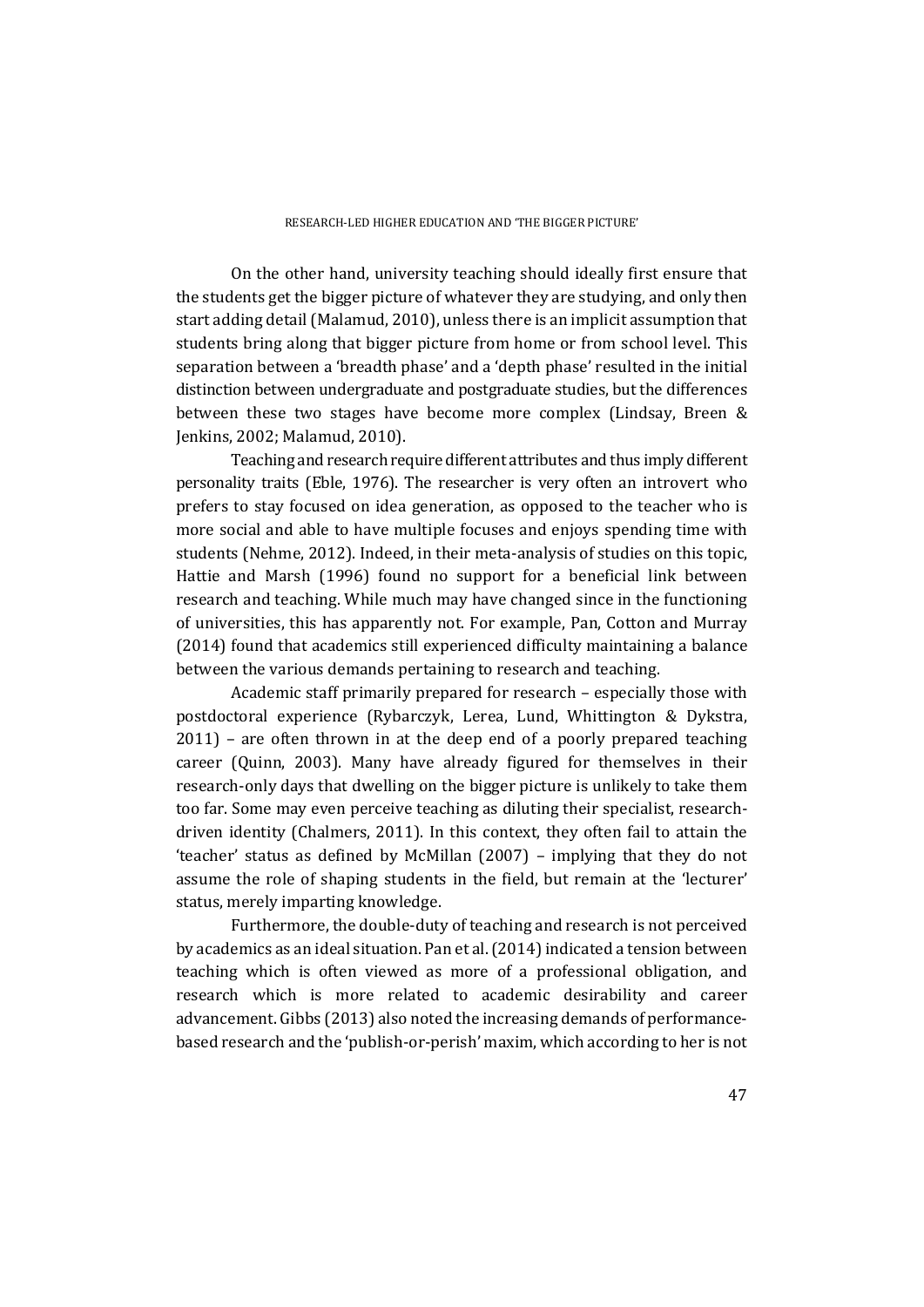an effective means of motivating academics to write. At a glance, this situation seems to be a perfect recipe for schizophrenic academics and poorly prepared students. Of course, things vary across countries, institutions, and fields of knowledge.

This paper emerged out of reflection on practice, and followed the approach of Boyd, O'Reilly, Rendell, Rowe and Wilson (2012) in drawing on reflection-in-action and reflection-on-action, as advocated by Schon (1987). Both authors of this paper are based in a tertiary education institution, but with very different backgrounds – thus allowing for a broader overview of academic endeavors. One is a natural scientist primarily teaching undergraduate students, while the other is a social scientist teaching solely postgraduate students. The researchers have lived and experienced the multiple realities that academics face – teaching and research being the main objectives of a higher education institution. The paper was therefore conceptualized out of this background of a lived reality of the teaching-research nexus. The paper integrates key references from the fields of higher education, teaching and learning, scientometrics and psychology, in order to critically inform the research questions that were set.

These questions were: (1) how do current research structures support or inhibit research breadth?; (2) how does this impact on researchers' teaching skills and approach?; and (3) how can split-brain theory be used to understand the research-teaching nexus?

## *The nexus in a historical perspective*

The research-teaching nexus started with von Humboldt's ideas (Elsen, Visser-Wijnveen, van der Rijst & van Driel, 2009) and von Humboldt was *the* encyclopedic spirit by definition. This, according to Visser-Wijnveen, van Driel, van der Risjt, Verloop and Visser (2009), entailed a university being about harmony between research and teaching. Looking even further back, higher learning was largely encyclopedic and furthermore holistic – being driven by worldview approaches (Osakwe, Keavey, Uzoka, Fedoruk & Osuji, 2015). This was the case across the world, from Indian gurukulas and Buddhist schools to medieval European institutions, with teaching being centered on sometimes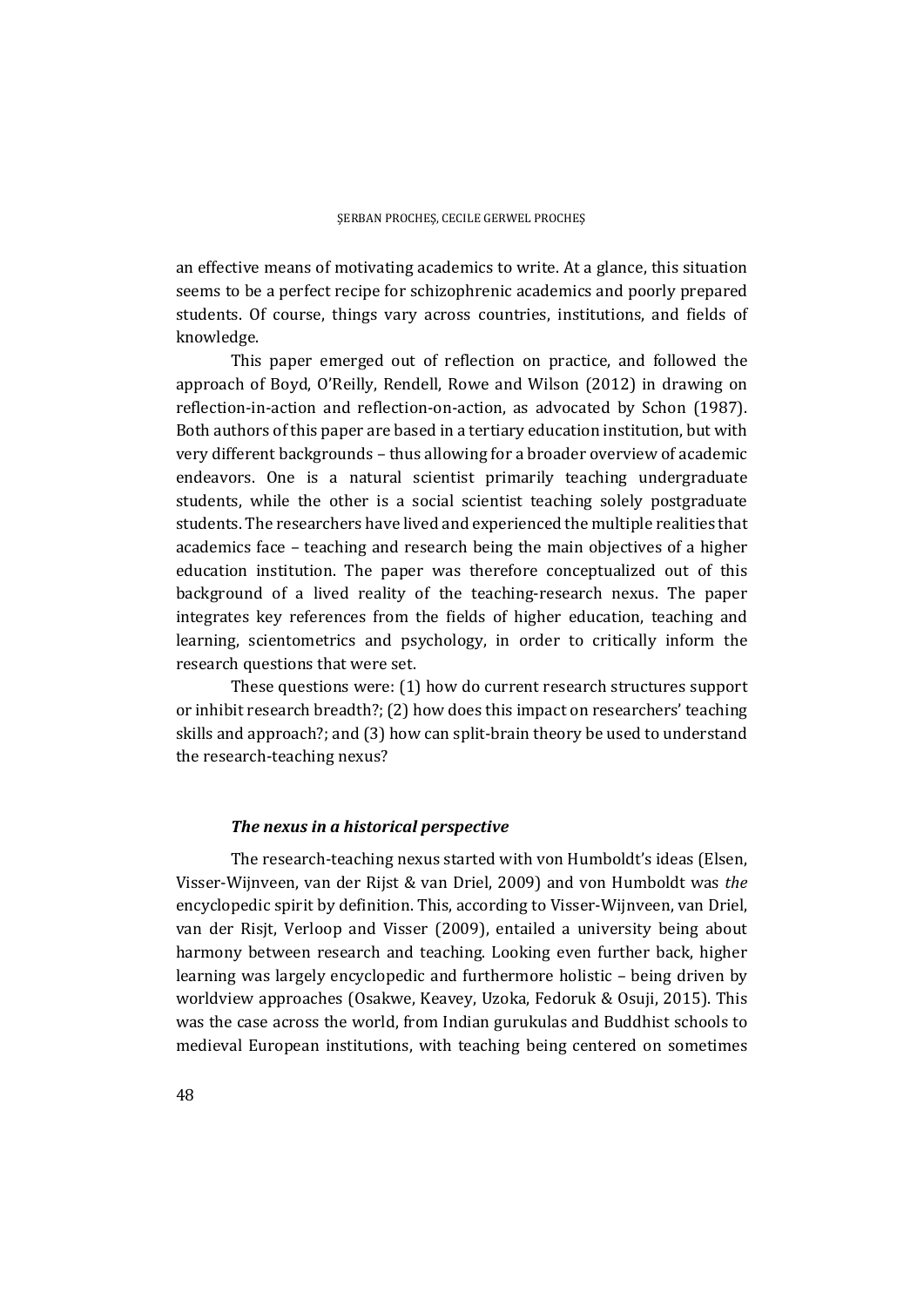religious but often purely philosophical paradigms, and subsequently refined top-down (Perkin, 2006). From a split-brain perspective (McGilchrist, 2009), those were the days when the right and left hemispheres were running the world in good balance.

The modern shift in the philosophy of education, from promoting breadth to focusing on depth of knowledge, originated in 19th Century US (Florer, 1968) – yet it is the US that still promotes, in some cases, a balance of the two (Nightingale & Scott, 2007). However, most present-day academics would probably view von Humboldt's ideas as being too idealistic in the present setting of massification (Anala & Makinen, 2011). The loss in breadth has been associated with the contemporary university curriculum becoming more and more applied (Boyd et al., 2012).

The contemporary literature on the research-teaching nexus distinguishes between research-led, research-informed, research-tutored and researchoriented teaching, and indicates how each one can make universities a better place (Elsen et al., 2009). Willcoxson et al. (2011: 2) define research-informed teaching as involving the subject matter being crafted on discipline-based research. Research-led refers to how the "curriculum is structured around teaching current subject content" (Willcoxson, Manning, Johnston & Gething, 2011, p. 2). Research-oriented is where the "curriculum emphasizes processes of knowledge construction in the subject" (Willcoxson et al., 2011, p. 2). Finally, research-tutored is where the "curriculum emphasizes learning focused on students writing and discussing essays and papers" (Willcoxson et al., 2011, p. 2). While one can prepare teaching according to one of these recipes, the specific class dynamics may be critical when it comes to how exactly research and teaching are put together (Horta, Dautel & Veloso, 2012).

Boyd et al. (2012, p. 12) also argue that the "professional cultural apprenticeship may be the crucial personal epistemological and ontological impediment to engaging the nexus" – as opposed to only constraints within the organization. This means that the coexistence of research and teaching can be viewed as problematic not only at an institutional level, but also at a personal identification level (Chalmers, 2011; Gough, 2014). Essentially, it may be down to the coordinators of research-education programs to consider how to prepare materials that facilitate the research-teaching connection (MacDougall, 2012).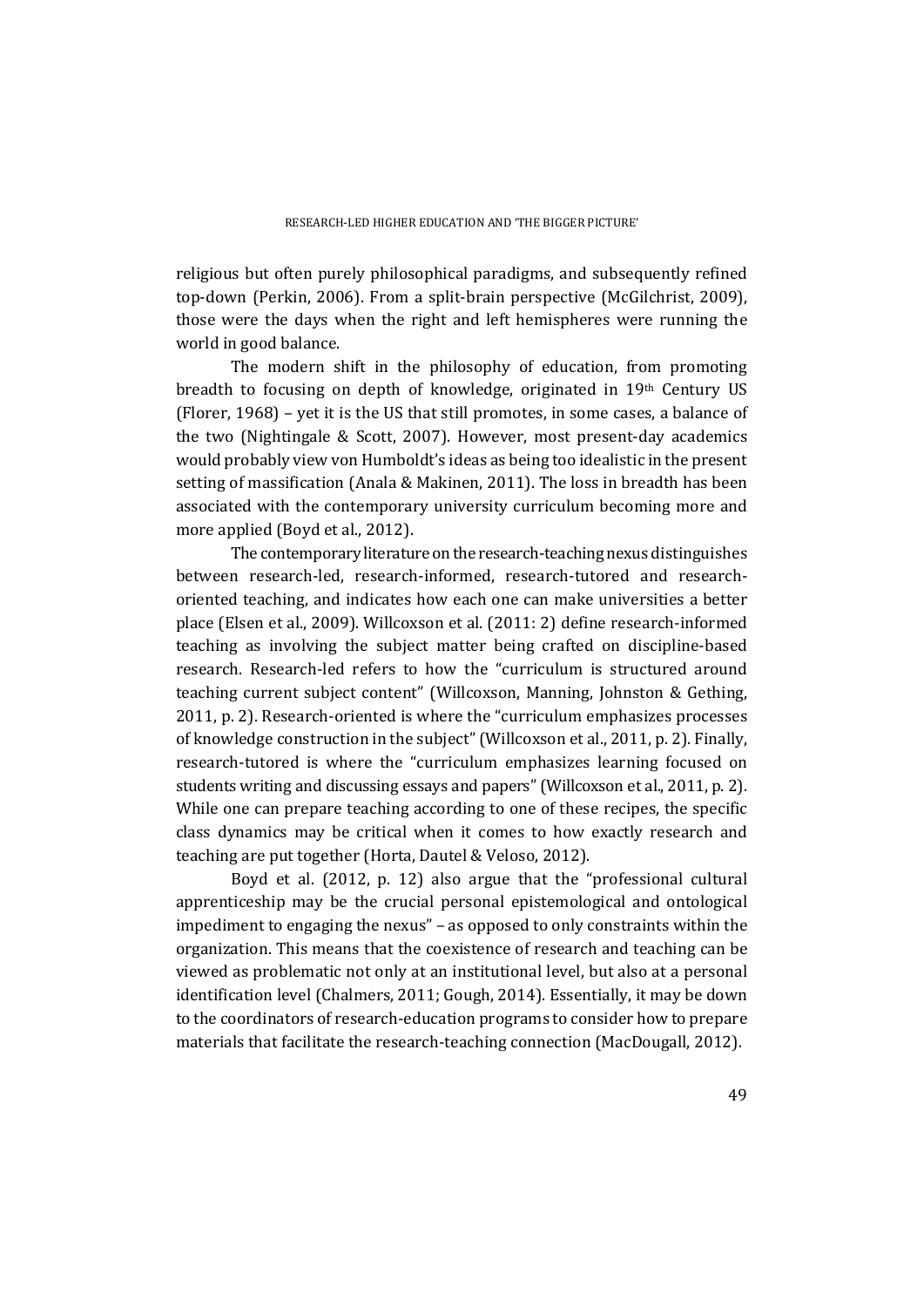### *Research structures and the breadth of researchers' interests*

Breadth and depth are the two key dimensions when measuring specialization in higher education (Malamud, 2010) – specialists being characterized by limited breadth and substantial depth, while more encyclopedic spirits show the opposite pattern. Knowledge accumulation is either driven by a pure desire for knowledge, in which case breadth or even completeness would be ideal, or by more practical purposes, in which case there are areas of immediate interest, and depth takes precedence at the expense of breadth (Crow & Tucker, 2001). The latter approach is viewed as critical for justifying research, and while universities were initially bastions of 'pure' research they are increasingly switching to 'applied' research (Calvert, 2004).

The needs of society change in a very dynamic fashion. However, once a field has been identified as critical, research funding allocated to it can result in the building of research capacity which then needs to justify its continued existence (e.g. Young, 2015). While the importance of measuring research impact can hardly be denied, the development of such measures has also provided fields of research with a means of self-justification (Brown & Duguid, 2001).

Although evidence of practical applications is taken into consideration when dividing the research funding pie at international, national or institutional level, citation-based impact measures for journals and individual researchers (Ball, 2005; Zoller, Zimmerling & Boutellier, 2014) are increasingly viewed as key – generally without looking in detail at self-citations and withinfield citations. This means that, at least in certain cases, research can now be viewed as high-impact, simply because it cites itself. Within-group citation is particularly relevant here, as it creates boundaries around certain research groups and research fields (see Newman, 2001). Citations within such a field further increase the field's credibility, whereas collaboration with other fields, institutions, groups and authors (especially if these do not self-cite) has been shown to actually decrease research impact (Jones, Wuchty & Uzzi, 2008). This can explain why the percentage of all research represented by interdisciplinary projects is actually decreasing, although interdisciplinary studies, as an absolute number, are on the increase (Bhupatiraju, Nomaler, Triulzi & Verspagen, 2012). Essentially, this means that the use of citation measures can result in suppressing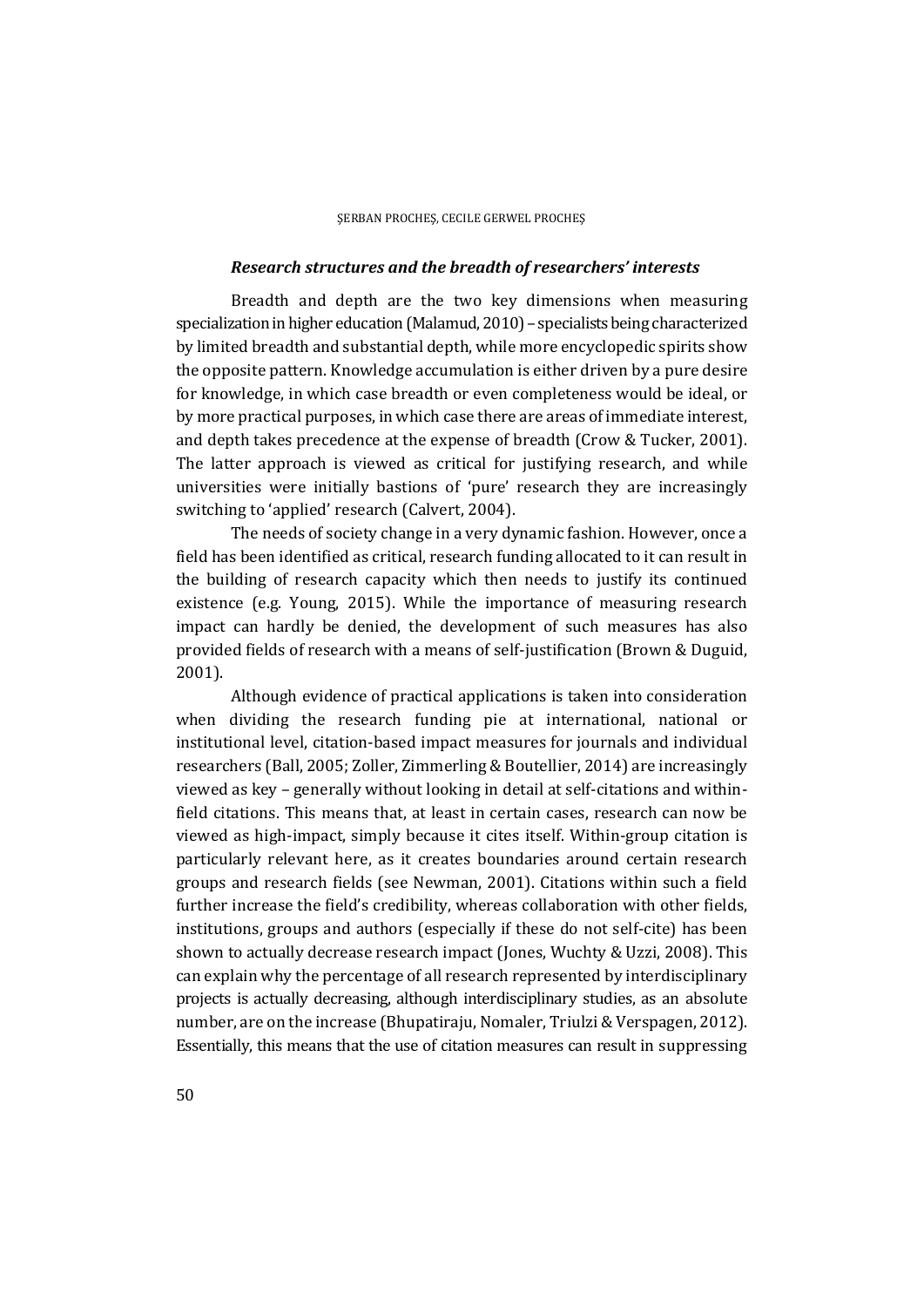interdisciplinary research (Rafols et al., 2012). In some cases, not only is the link between disciplines suppressed, but the existence of entire disciplines becomes endangered – with tragic effects on tertiary education programs (e.g. Arlinghaus, 2014).

### *Undergraduate versus postgraduate teaching*

From the above, it can be gleaned that teaching by specialized researchers suffers from the rejection of concepts originating in other disciplines, referred to as the "Not-Invented-Here" syndrome (Kathoefer & Leker, 2012). There is, however, a lack of studies addressing this question directly, and so refining this finding requires looking into studies that are somewhat different in focus.

Importantly, Jawitz (2007) found that new academics are shaped by two distinct communities of practice in higher education. The first is the research community of practice which is focused on research and providing teaching to postgraduate students, and is composed of senior academics. The second group, the undergraduate community of practice, comprises junior and some middlelevel staff who are responsible for delivering undergraduate-level teaching (Jawitz, 2007). This divide affects new staff seeking to develop a research profile and this may align their research interests with prevailing research niches, whereas new academics who may have a different interest from the dominant area are likely to be left on the periphery. This results in a narrow area of specialization for the entire teaching complement, which places students at a disadvantage. Indeed, a diversity of expertise, skills and experience of academics in a department or discipline, should provide learners with a valuable learning experience (Pan et al., 2014).

Whether an academic teaches undergraduate or postgraduate students, also dramatically shapes their career. Horta et al. (2012) alert us to the differences in teaching undergraduate and graduate students – with graduate students being able to specifically contribute to the publication of refereed journal articles.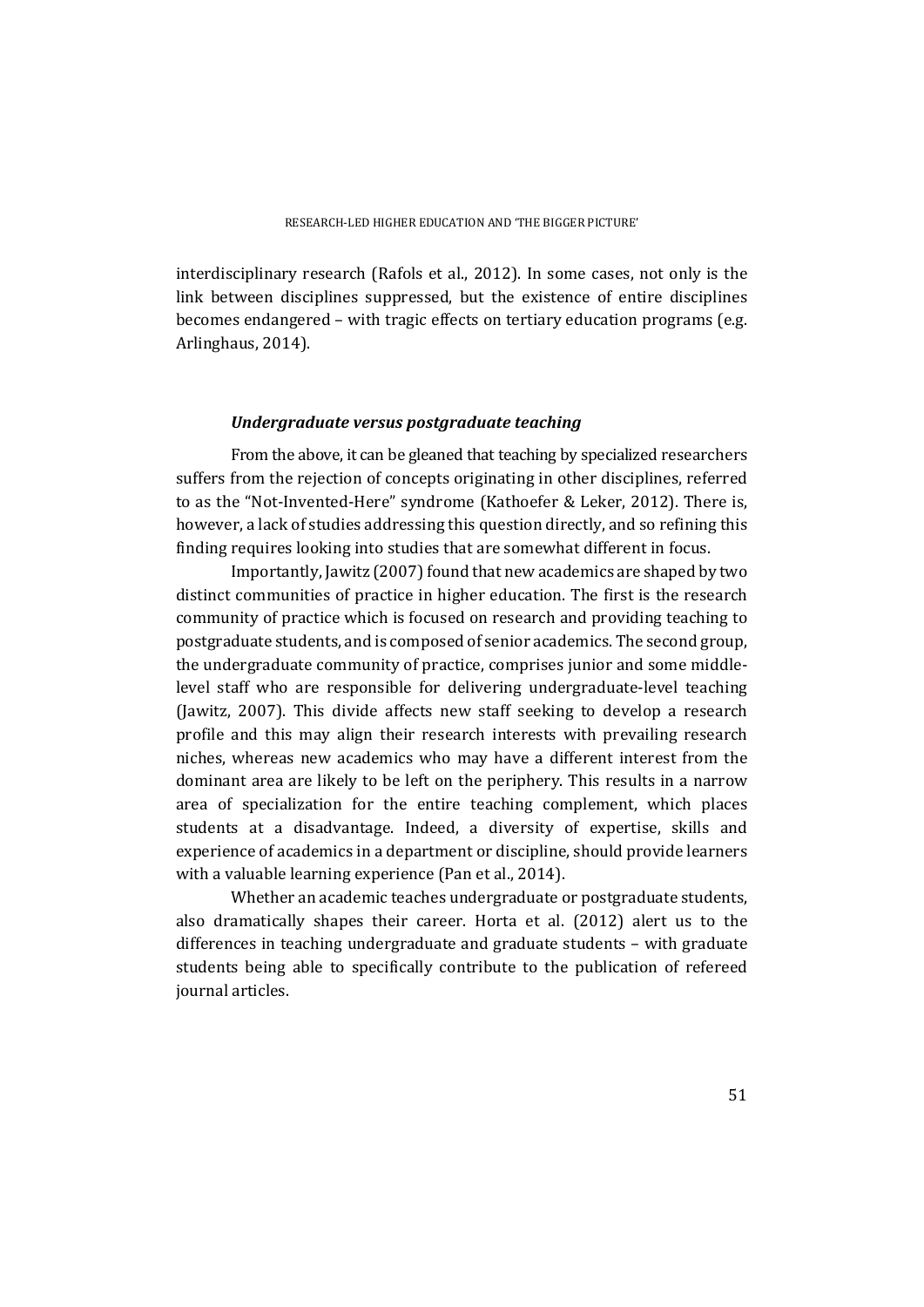#### *Lecturer and student perceptions of the research-teaching nexus*

Studies on how research and teaching fit in together in higher education institutions, tend to focus on positive aspects. Quinn (2003), for example, emphasizes the relationship between research and teaching by arguing that lecturers should be informed of the comprehension and advancement of knowledge in their disciplines, in order to facilitate learning. Engaging in research can ensure that academics stay abreast of recent findings – which entails more than just following a textbook (Pan et al., 2014). This is echoed by Visser-Wijnveen et al. (2009) in noting how important it is to understand how academics perceive research and teaching, particularly by way of their beliefs and how they perceive knowledge.

Very few articles refer to any negative aspects resulting from putting research and teaching together. Visser-Wijnveen, van Driel, van der Risjt, Visser and Verloop (2012) found that students valued having a teacher who was conducting actual research, and also the way in which this affected their understanding of research. Lindsay et al. (2002) found that the engagement of lecturers in research made them appear more reliable and eager in the eyes of both postgraduate and undergraduate students.

Students who took part in the research of Healey, Jordan, Pell and Short (2010) indicated several less-than-ideal views about their lecturers being involved in research – but the most commonly reported among these was the perception that these two activities compete for their lecturers' time. Stappenbelt (2013) also noted the constraints of time and resources which are required for teaching and research. More relevant here, and also frequently cited in that study, was a lack of interest in teaching on the lecturers' side; even more relevant, but seldom noted, was the fact that lecturers' "… research interests distort […] the content of what they teach" (Healey et al., 2010, p. 242). However, how exactly this distortion happened, was not further dissected.

Buckley (2011) suggested that students and lecturers have different perceptions of how teaching and research fit together, but that they also have much in common. Robertson (2007) on the other hand, pointed out that, insofar as teaching and research success can be measured, the two are not really related. The same work moves across to apparently different matters and highlights the difficulty of bringing into teaching the kind of critical thinking needed in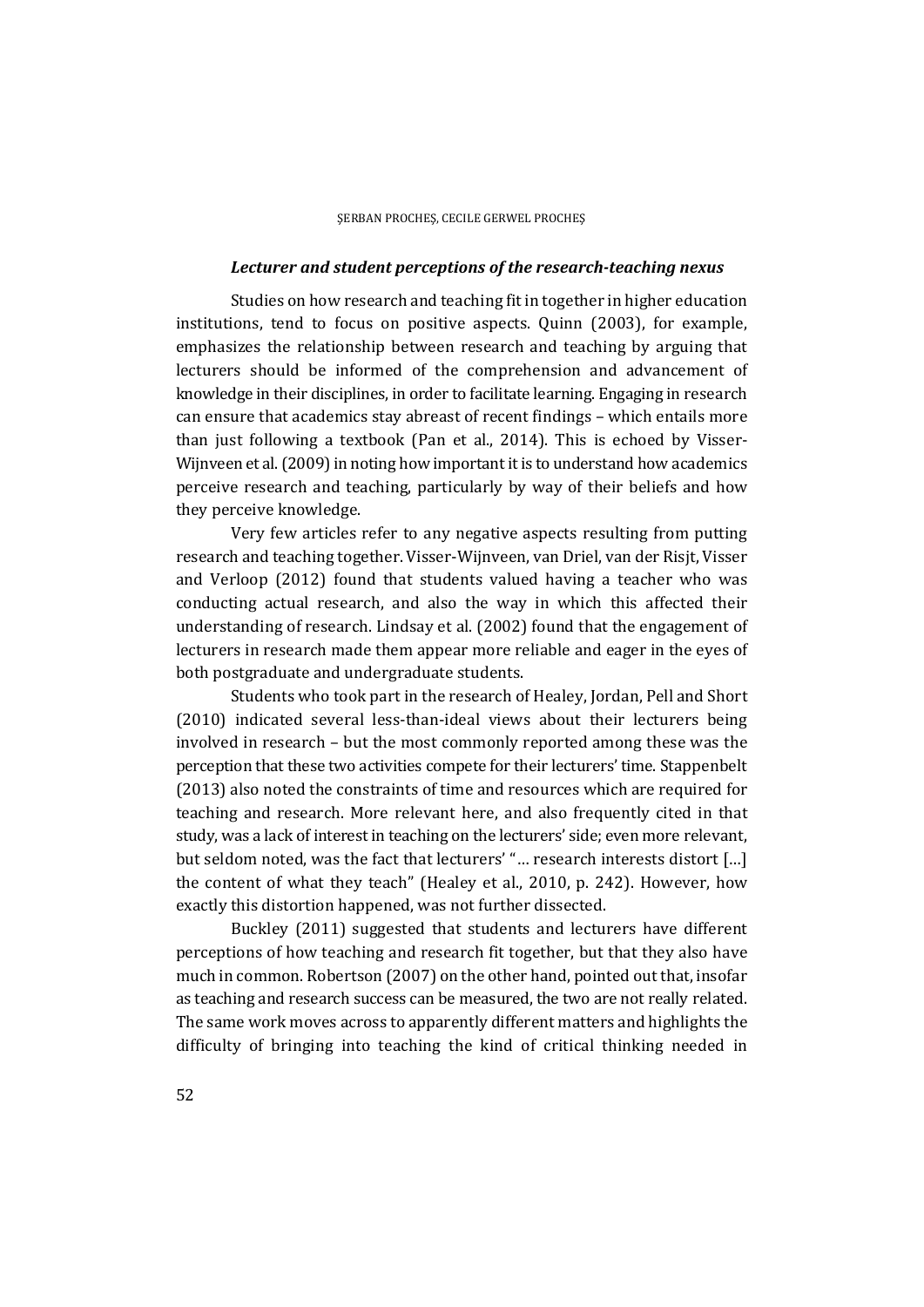research, and concedes that "… it may be possible for (some) students to graduate from higher education study with little awareness of the contested and constructed nature of knowledge", and that there may be "… a dissonance between the rhetorical objectives of the (liberal) university and the reality of belief and practice at a local, disciplinary level" (Robertson, 2007, p. 552). This would be alarming, considering that higher education is becoming increasingly complex – with employers expecting graduates to have transdisciplinarity and problemsolving skills (O'Brien, 2002).

Robertson's (2007) alarm bell thus provides a link between breadth of knowledge within one's own field of study and one's overall worldview. O'Brien (2002) challenges all those in the higher education domain to become aware of how they view knowledge and knowing – but also how students see it and how this be reconciled. This primarily places emphasis on academics becoming more student-centered, but also more aware of the breadth-depth balance when designing curricula. Quinn (2003) notes that lecturers have to first critically engage their own beliefs about the epistemological and ontological nature of their disciplines, before considering how to present students with the discipline. This call clearly resonates better with depth than with breadth, as applicable to both teaching and research.

### *Back to the split brain*

The impact of the search for research excellence on the functioning of universities has already been decried (Martin, 2011). But what about the graduates produced in the process, who are expected to function as the educated tier of entire societies? Can the present-day (already left-brain-driven society) truly benefit from the coexistence of teaching and research in universities, or is the teaching-research nexus just a fashionable phrase trying to justify a *posteriori* these institutions' current structure? A vast literature focused on the positives of the nexus points to the former (e.g. Elsen et al., 2009; Visser-Wijnveen et al., 2009; 2012; Gilmore, Lewis, Maher, Feldon & Timmermann, 2015). However, analyses of university management discourse (Mayson & Schapper, 2012; Geschwind & Broström, 2015) more likely support the latter. A solution may have to be sought in a clearer division of duties between different academic paths – assisted by informed career counselling (e.g. Jepsen, Varhegyi & Edwards, 2012).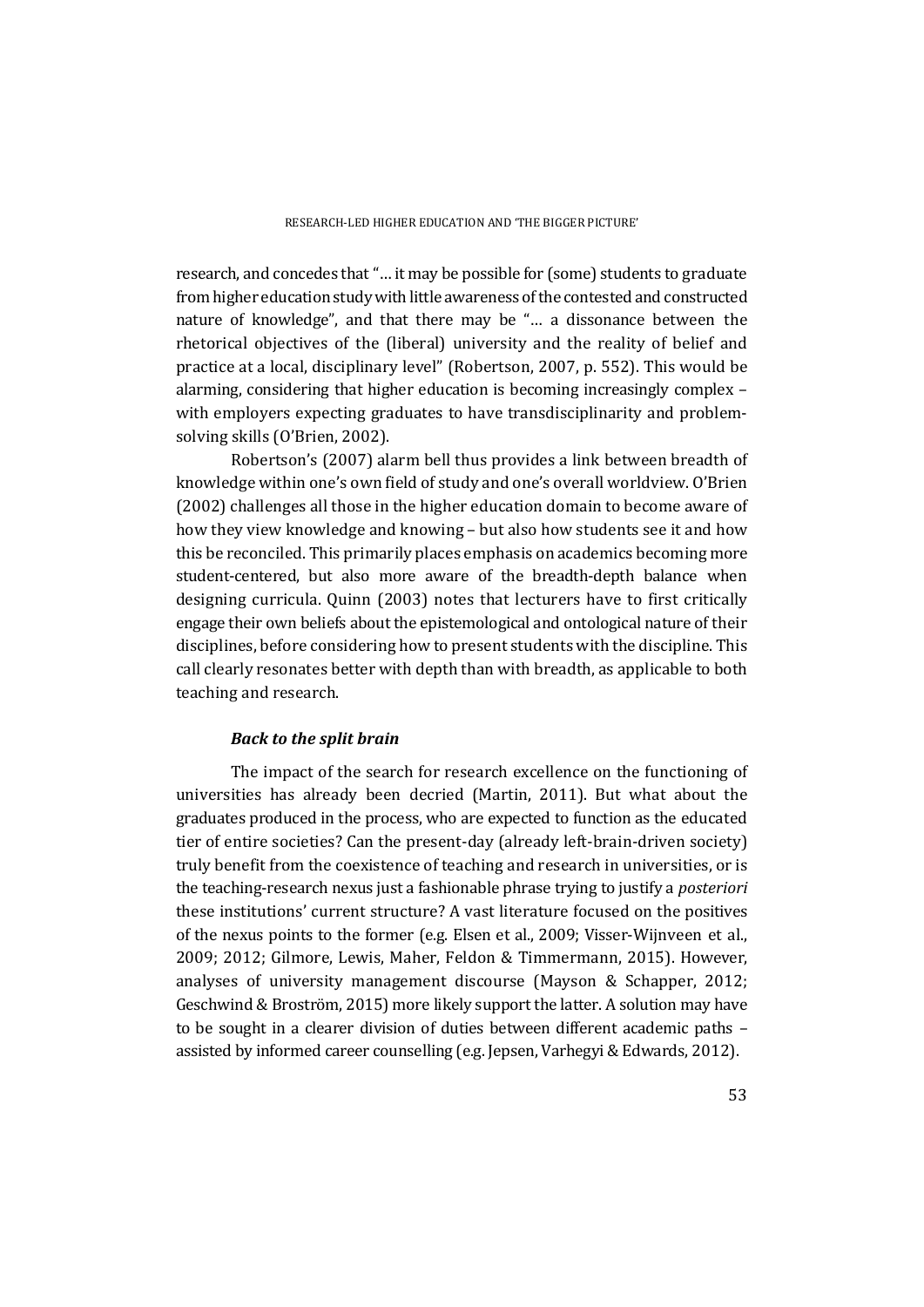This paper started with a reminder of the lateralization of brain function. Although most of what followed was focused on education science, it is probably appropriate to revert to the paper's neuropsychological beginnings. The understanding of hemispheric function is undergoing rapid and most exciting progress (Hervé, Zago, Petit, Mazoyer & Tzourio-Mazoyer, 2013). In an applied perspective, there is a promise that split-brain theory, at individual level, can be highly relevant to defining one's career path (Morton, 2003; Morton, Svard & Jensen, 2014), and also applicable in an educational context (Gülpınar, 2005). There is certainly great potential for this type of research to influence the structure and functioning of academic institutions and the worldviews of graduates, insofar as the willingness to apply such research can be found within them. Beyond indicating academics' likelihood to succeed better in teaching or research, an understanding of individual strengths can be viewed in a multidimensional context, avoiding simplistic dualist approaches (Macfarlane, 2015). A first step beyond the dual approach followed here could be an application of split-brain theory to the four-way scholarship of discovery, integration, application and teaching (Boyer, 1990).

### **Conclusion**

The way in which teaching and research, as well as the nexus, can be viewed in a split-brain perspective, is summarized in Figure 1, emanating from this study.

In brief, the globally prevalent academic setup seems to be favoring those academics who are highly specialized in their research and convey their knowledge and skills at postgraduate level. The more encyclopedic spirits make good lecturers at the undergraduate level, but their research career may face numerous difficulties. This minor and insufficiently recognized separation within disciplines is, however, dwarfed by the division between academic disciplines as promoted by research specialization. This is likely to have serious implications for both individuals and society. From tertiary education, lack of cohesion is likely spreading into the realm of the personal worldview, and holistic thinking is relegated to the realms of religion and philosophy. In universities, this is left to those who study these fields – a dwindling cluster. In a societal multicultural context, world views often become in-group only topics, dividing rather than uniting society.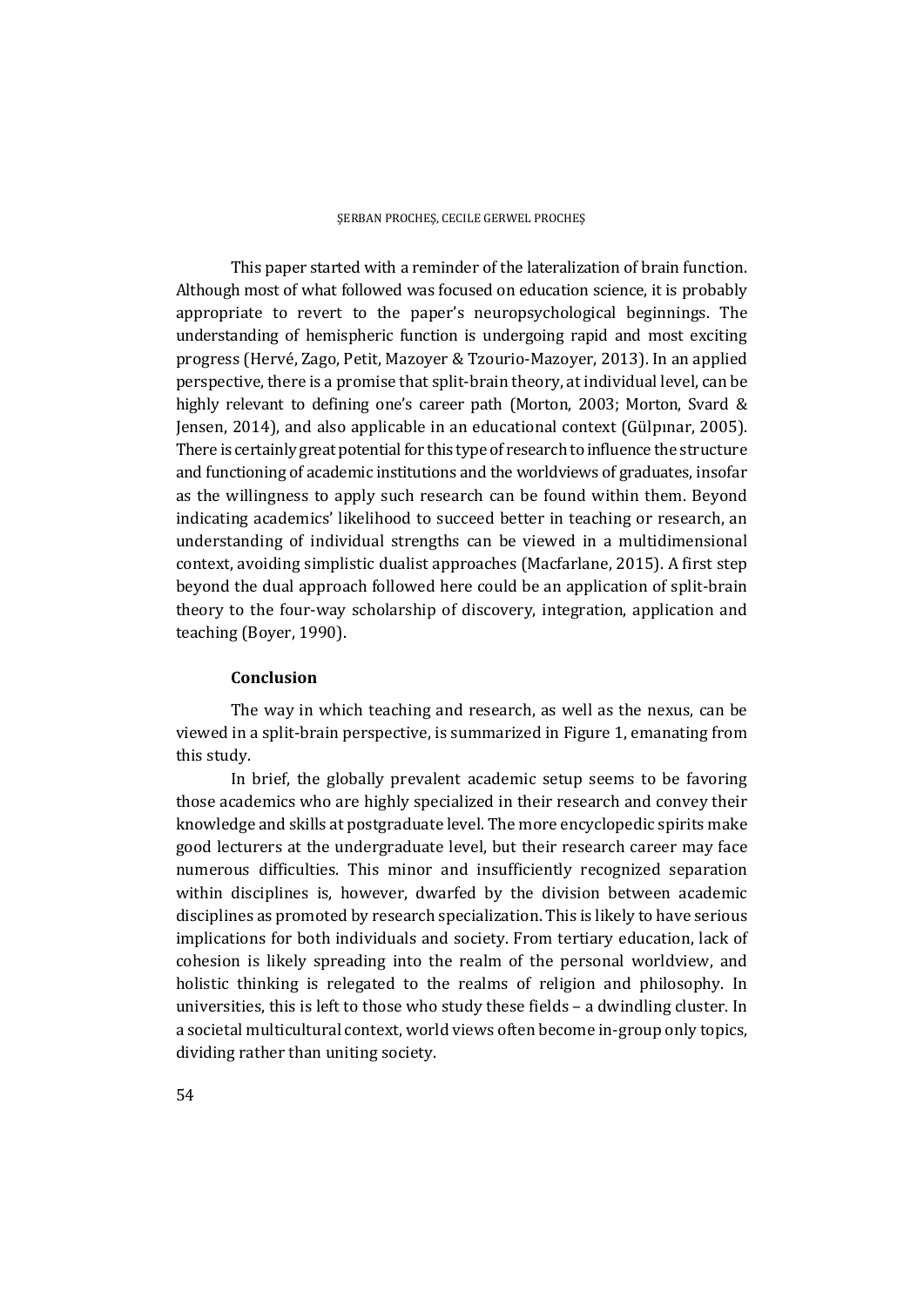

**Figure 1.** The teaching-research nexus from a split-brain perspective (compiled in this study)

# **Recommendations**

In revisiting this paper's research questions, the following preliminary recommendations can be made (while keeping in mind the limitations of the study):

• An increased recognition of research breadth as a means of promoting interdisciplinarity in research. This can be achieved by new metrics measuring the spread of citations across disciplines (see Schiebel, 2015).

• Incorporating a psychology- and sociology-informed understanding of the research-teaching nexus in decisions regarding the content of undergraduate and postgraduate curricula. Allowing for flexibility in academic job profiles –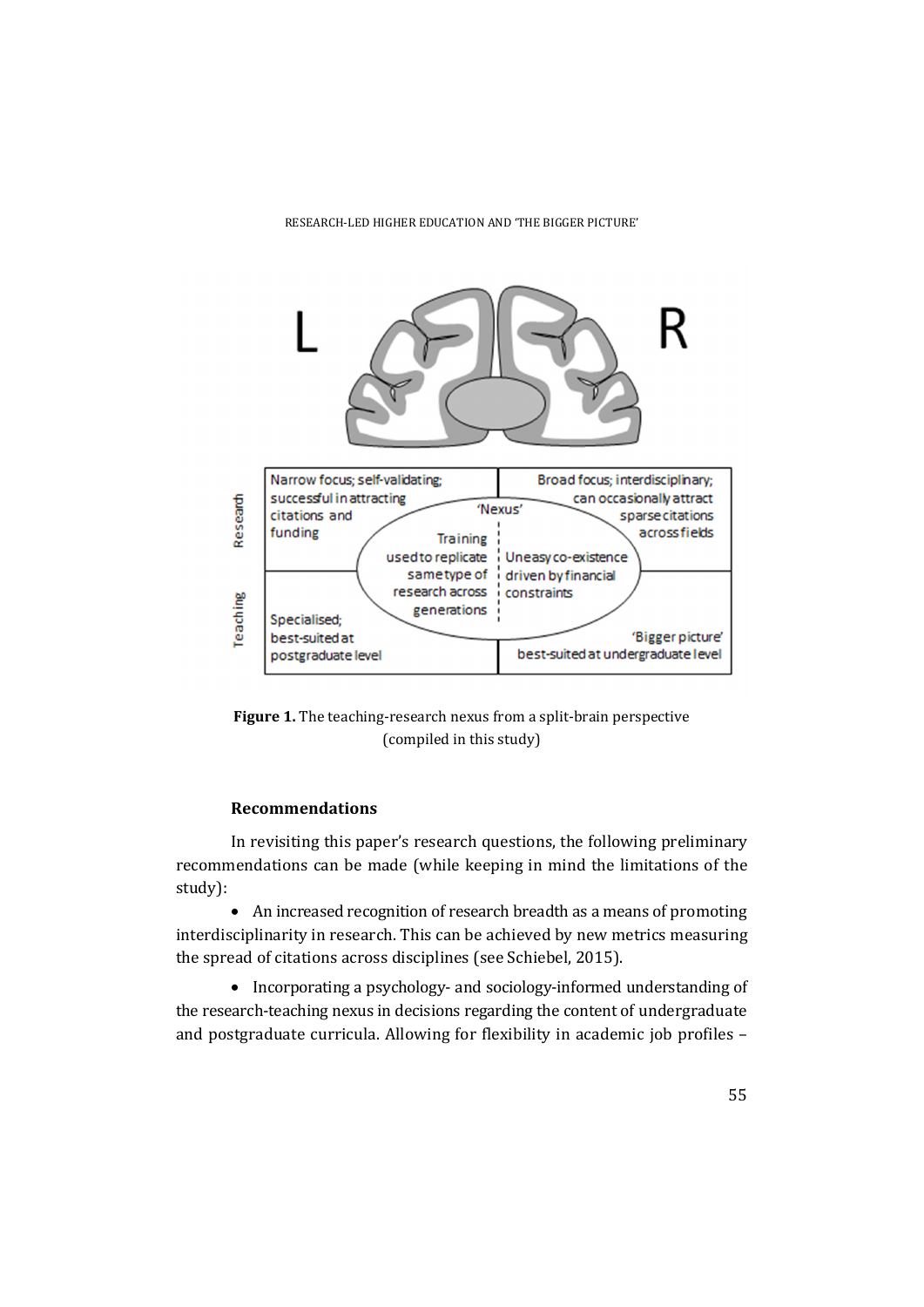contrary to the one-size-fits-all approach which is becoming increasingly prevalent. Academics should be encouraged to achieve excellence in any one or several of the recognized academic duties (undergraduate teaching, postgraduate teaching, research, community outreach and/or administration), without forcing all of these duties on all academic staff (cf. Karagiannis, 2009). One useful theoretical tool towards understanding this need is the the expansive–restrictive workplace learning environment continuum (Boyd, Smith & Beyaztaş, 2015).

 An approach to academic career pathing that combines knowledge of brain lateralization (Szirony, Pearson, Burgin, Murray & Elrod, 2007), assessment and development of research and teaching competencies, and an understanding of both research-related and teaching-related organizational cultures (Macfarlane & Hughes, 2009).

Most of these recommendations are backed up by very little research at present, and would require novel approaches and sustained efforts prior to any attempt at implementation. It is probably only the last of the points listed above, that is already backed by some research momentum. Even here though, the brain lateralization and organizational culture aspects are understudied, and only the development of teaching and research competencies is receiving substantial attention (Hemmings, 2015; Hemmings & Kay, 2015; Požarnik & Lavrič, 2015), with some implementation underway (Heinrich, 2013; Ginns, Kitay & Prosser, 2015). These measures do however still require fine-tuning as regards the teaching-related issues specifically arising in a research-dominated context.

## **Limitations**

This brief enquiry was intended more as an appetizer for further questions, rather than as a fully formed set of answers. The self-validating nature of today's dominant left-brain institutions means that the findings could only be limited, and that searching for them has been somewhat frustrating. The authors do, however, feel that this paper has make a few useful connections between concerns that had been previously raised only separately.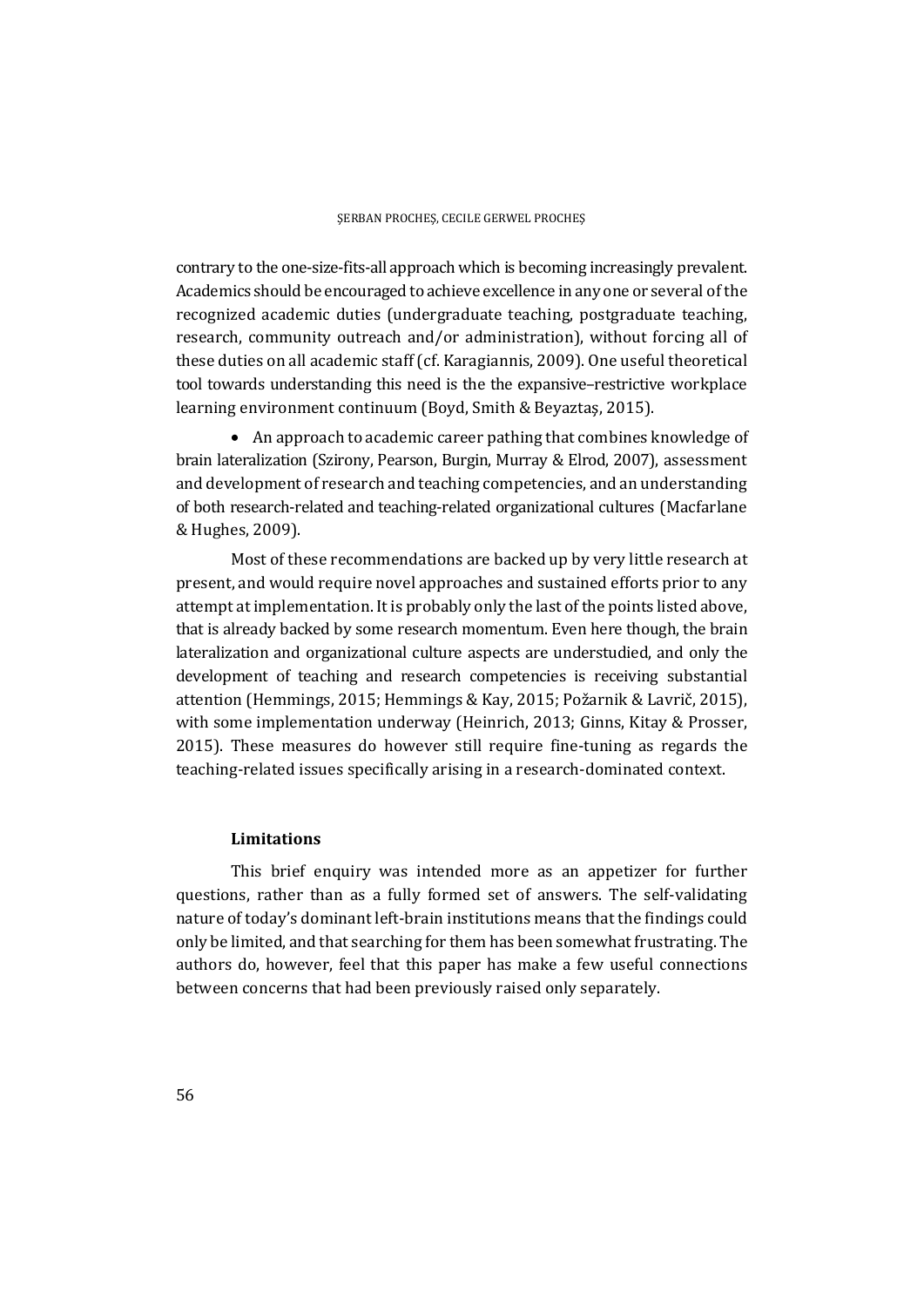#### **Acknowledgements**

Thinking towards writing this piece was fostered by discussions with Richard Cowling, Alexandru Iftime, Shomen and Jayanti Mukherjee, Renzo Perissinotto and Erwin Sieben – although by no means are any of them to be held responsible for our opinions as expressed here. Sandra Hildbrand is thanked for the German translation of the abstract. Ş.P. is indebted to the National Research Foundation of South Africa (incentive funding for rated researchers).

#### **REFERENCES**

- Anala, J. & Makinen, M. (2011). The research-teaching nexus in higher education curriculum design, *Transnational Curriculum Inquiry, 8,* 3-21.
- Arlinghaus, R. (2014). Are current research evaluation metrics causing a tragedy of the scientific commons and the extinction of university-based fisheries programs? *Fisheries, 39*, 212-215.
- Ball, P. (2005). Index aims for fair ranking of scientists. *Nature, 437*, 951.
- Belmaker, J., Cooper, N., Lee, T.-M. & Wilman, H. (2010). Specialization and the road to academic success. *Frontiers in Ecology and the Environment*, *8,* 514-515.
- Bhupatiraju, S., Nomaler, Ö., Triulzi, G. & Verspagen, B. (2012). Knowledge flows Analyzing the core literature of innovation, entrepreneurship and science and technology studies. *Research Policy*, *41,* 1205-1218.
- Boyd, P., Smith, C. & Beyaztaş, D. I. (2015). Evaluating academic workplaces: the hyperexpansive environment experienced by university lecturers in professional fields. *International Journal for Academic Development, 20,* 18-32.
- Boyd, W. E., O'Reilly, M., Rendell, K., Rowe, S. & Wilson, E. (2012). "Friday is my research day": chance, time and desire in the search for the teaching-research nexus in the life of a university teacher. *Journal of University Teaching & Learning Practice, 9,*  1-17.
- Boyer, E. (1990). *Scholarship re-considered: priorities for the professoriate*. Princeton, NJ: Carnegie Foundation for the Advancement of Teaching.
- Brown, J.S. & Duguid, P. (2001). Knowledge and organisation: a social-practice perspective. *Organisation Science, 12*, 198-213.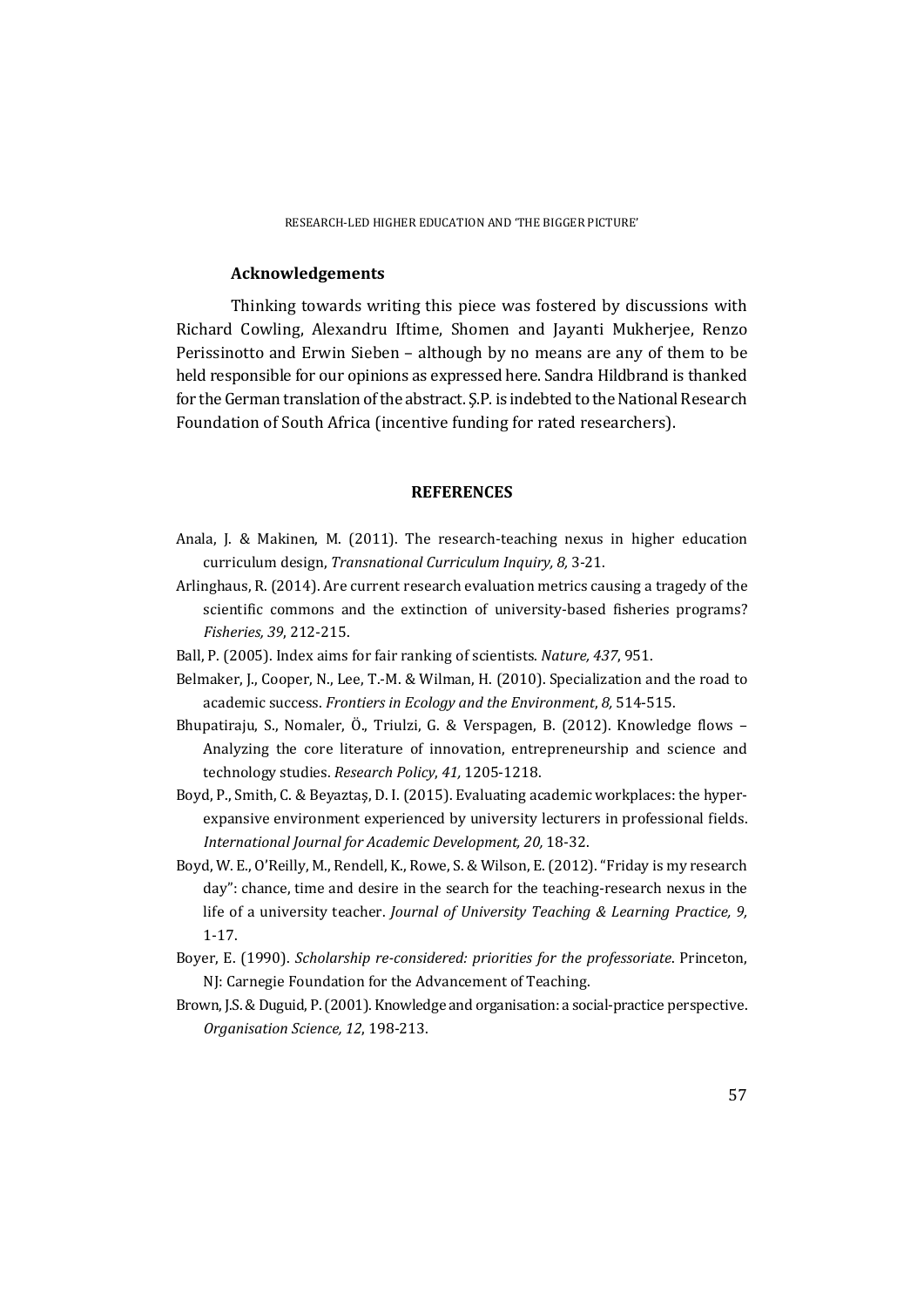- Buckley, C.A. (2011). Student and staff perceptions of the research-teaching nexus. *Innovations in Education and Teaching International*, *48,* 313-322.
- Calvert, J. (2004). The idea of 'basic research' in language and practice. *Minerva*, *42*, 251- 268.
- Chalmers, D. (2011). Progress and challenges to the recognition and reward of the Scholarship of Teaching in higher education. *Higher Education Research & Development, 30,* 25-38.
- Crow, M. & Tucker, C. (2001). The American research university system as America's *de facto* technology policy. *Science and Public Policy*, *28,* 2-10.
- Eble, K. (1976). The craft of teaching. New York: Jossey-Bass.
- Elsen, G. M. F., Visser-Wijnveen, G. J., van der Rijst, R. M. & van Driel, J. H. (2009). How to strengthen the connection between research and teaching in undergraduate university education. *Higher Education Quarterly*, *63,* 64-85.
- Florer, J. H. (1968). Major issues in the Congressional debate of the Morrill Act of 1862. *History of Education Quarterly, 8*, 459-478.
- Geschwind, L. & Broström, A. (2015). Managing the teaching–research nexus: ideals and practice in research-oriented universities. *Higher Education Research & Development, 34,* 60-73.
- Gibbs, A. (2013). What would a scholarship of publication look like? *Higher Education Research & Development, 32,* 687-689.
- Gilmore, J., Lewis, D. M. G., Maher, M., Feldon, D. & Timmerman, B. E. (2015). Feeding two birds with one scone? The relationship between teaching and research for graduate students across the disciplines. *International Journal of Teaching and Learning in Higher Education, 27,* 25-41.
- Ginns, P., Kitay, J. & Prosser, M. (2010). Transfer of academic staff learning in a researchintensive university. *Teaching in Higher Education, 15,* 235-246.
- Gough, M. (2014). The problem of identity for academic practice in terms of definition. *Studies in Higher Education, 39,* 590-607.
- Gülpınar, M. A. (2005). The principles of brain-based learning and constructivist models in education. *Educational Sciences: Theory & Practice*, *5,* 299-306.
- Harrington, A. (1987). *Medicine, Mind, and the Double Brain.* Princeton, NJ: Princeton University Press.
- Hattie, J. & Marsh, H. W. (1996). The Relationship between research and teaching: A meta-analysis. *Review of Educational Research, 66,* 507-542.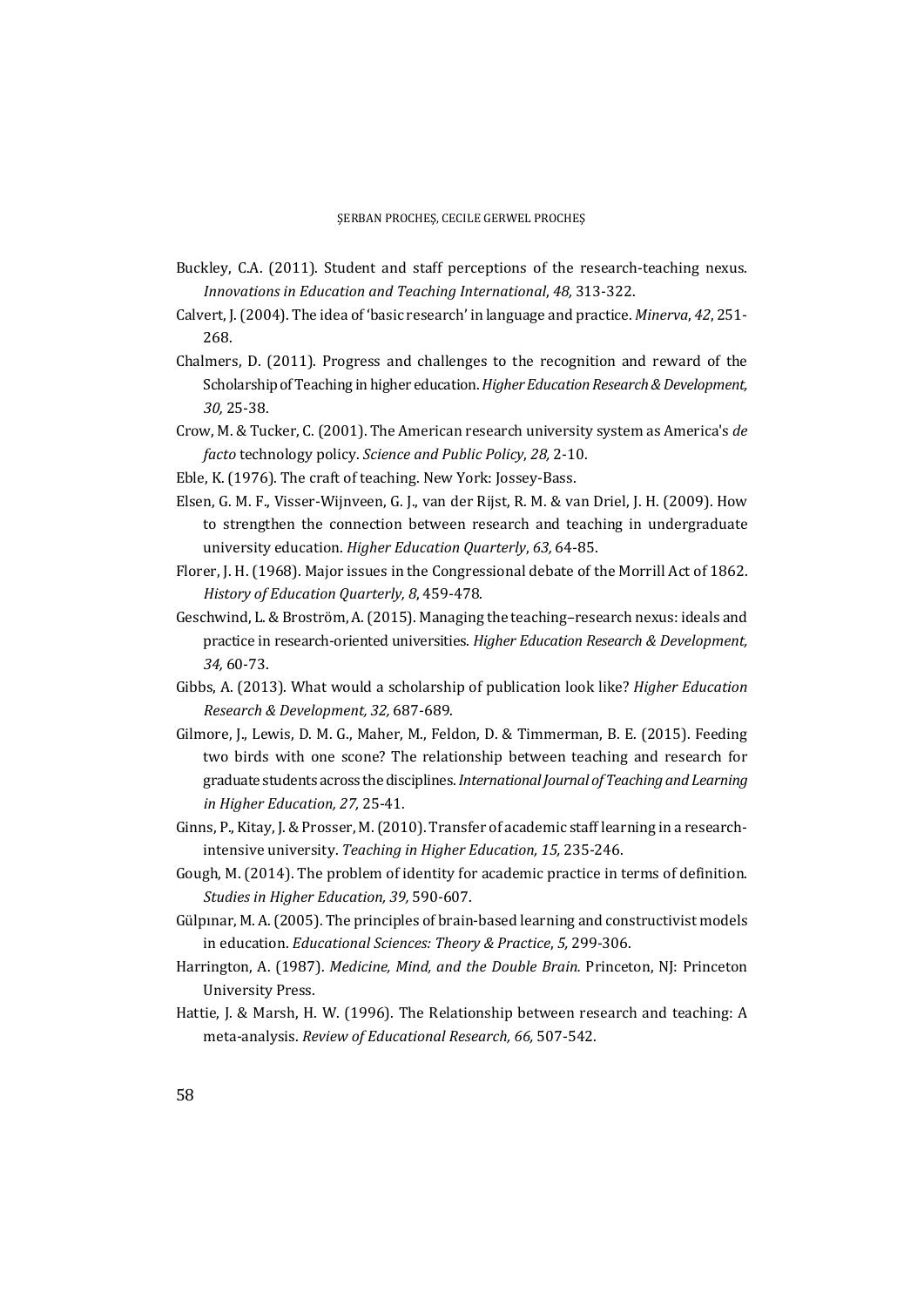- Healey, M., Jordan, F., Pell, B. & Short, C. (2010). The research-teaching nexus: a case study of students' awareness, experiences and perceptions of research. *Innovations in Education and Teaching International*, *47*, 235-246.
- Heinrich, E. (2013). Recommendations to university managers for facilitating engagement of academics with teaching. *Journal of Higher Education Policy and Management, 35,* 458-470.
- Hemmings, B. & Kay, R. (2015). The relationship between research self-efficacy, research disposition and publication output. *Educational Psychology,* DOI: 10.1080/01443410.2015.1025704.
- Hemmings, B. C. (2015). Strengthening the teaching self-efficacy of early career academics. *Issues in Educational Research, 25,* 1-17.
- Hervé, P. Y., Zago, L., Petit, L., Mazoyer, B. & Tzourio-Mazoyer, N. (2013). Revisiting human hemispheric specialization with neuroimaging. *Trends in Cognitive Sciences, 17,* 69-80.
- Horta, H., Dautel, V. & Veloso, F.M. (2012). An output perspective on the teachingresearch nexus: an analysis focusing on the United States higher education system. *Studies in Higher Education, 37,* 171-187.
- Jawitz, J. (2007). New academics negotiating communities of practice: learning to swim with the big fish. *Teaching in Higher Education*, *12,* 185-197.
- Jepsen, D. M., Varhegyi, M. M. & Edwards, D. (2012). Academics' attitudes towards PhD students' teaching: preparing research higher degree students for an academic career. *Journal of Higher Education Policy and Management, 34,* 629-645.
- Jones, B. F., Wuchty, S. & Uzzi, B. (2008). Multi-university research teams: shifting impact, geography, and stratification in science. *Science*, *322,* 1259-1262.
- Karagiannis, S. N. (2009). The conflicts between science research and teaching in Higher Education: An academic's perspective. *International Journal of Teaching and Learning in Higher Education, 21,* 75-83.
- Kathoefer, D. G. & Leker, J. (2012). Knowledge transfer in academia: an exploratory study on the Not-Invented-Here Syndrome. *Journal of Technology Transfer, 37,* 658- 675.
- Kelly, M. G. (2013). Using learning preferences to direct teaching and balance academic performance. *Journal of College Science Teaching, 45,* 20-28.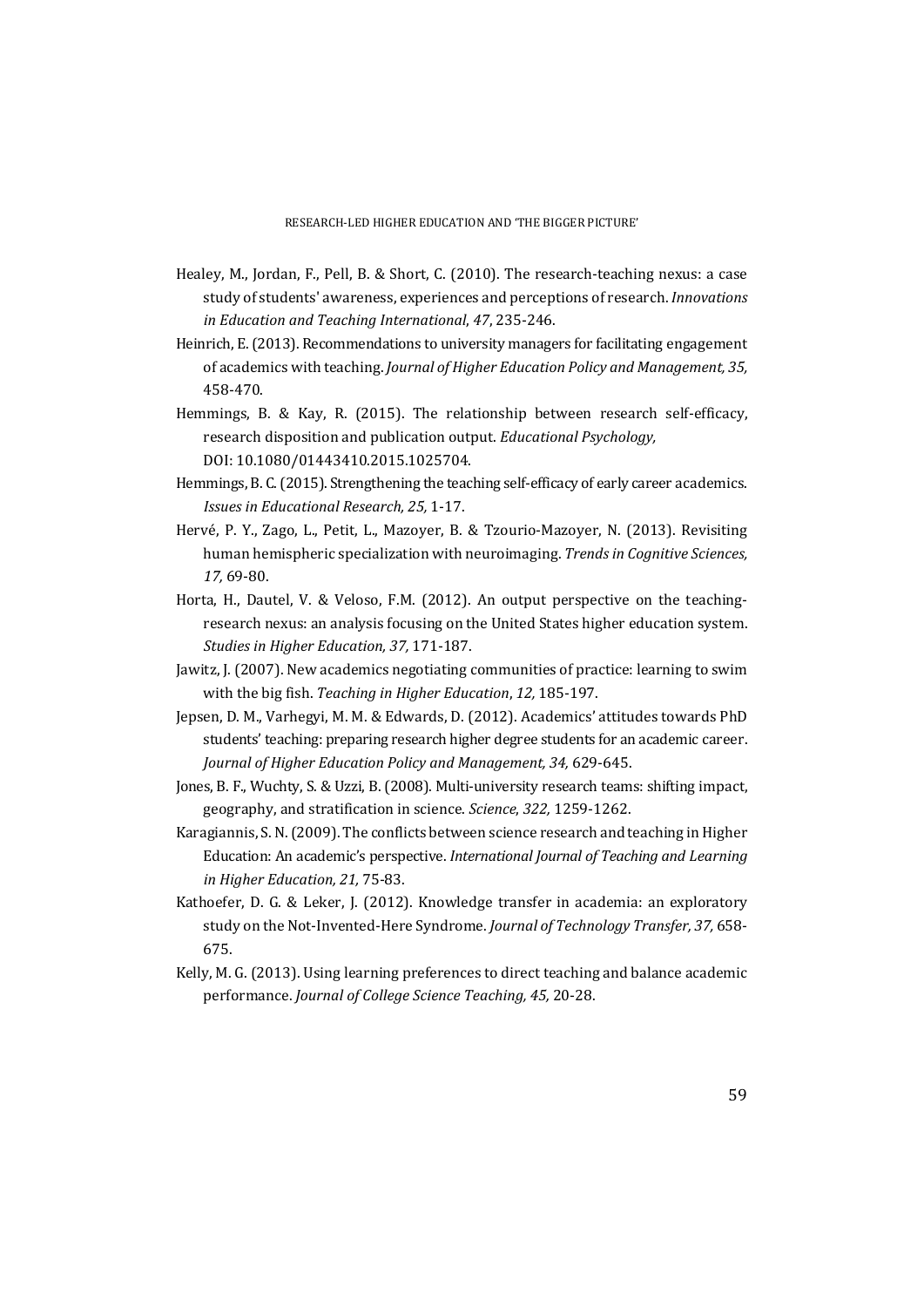- Lindsay, R., Breen, R. & Jenkins, A. (2002). Academic research and teaching quality: the views of undergraduate and postgraduate students. *Studies in Higher Education*, *27*, 309-327.
- MacDougall, M. (2012). Research-teaching linkages: Beyond the divide in undergraduate medicine. *International Journal for the Scholarship of Teaching and Learning, 6,* 1-21.
- Macfarlane, B. (2015). Dualisms in higher education: a critique of their influence and effect. *Higher Education Quarterly, 69,* 101-118.Macfarlane, B. & Hughes, G. (2009). Turning teachers into academics? The role of educational development in fostering synergy between teaching and research. *Innovations in Education and Teaching International, 46,* 5-14.
- Malamud, O. (2010). Breadth versus depth: the timing of specialization in higher education. *Labour*, *24*, 359-390.
- Martin, B. R. (2011). The Research Excellence Framework and the 'impact agenda': are we creating a Frankenstein monster? *Research Evaluation*, *20*, 247-254.
- Mayson, S. & Schapper, J. (2012). Constructing teaching and research relations from the top: an analysis of senior manager discourses on research-led teaching. *Higher Education, 64,* 473-487.
- McGilchrist, I. (2009). *The Master and his Emissary: The Divided Brain and the Making of the Western World.* New Haven: Yale University Press.
- McGilchrist, I. (2012). *The Divided Brain and the Search for Meaning: Why We Are So Unhappy.* New Haven: Yale University Press.
- McMillan, W. (2007). "Then you get a teacher" guidelines for excellence in teaching. *Medical Teacher, 29,* 209-218.
- Morton, B. E. (2003). Line bisection-based hemisphericity estimates of university students and professionals: evidence of sorting during higher education and career selection. *Brain and Cognition*, *2*, 319-325.
- Morton, B. E., Svard, L. & Jensen, J. (2014). Further evidence for hemisity sorting during career specialization. *Journal of Career Assessment, 22,* 317-328.
- Nehme, M. (2012). The nexus between teaching and research: easier said than done. *Legal Education Review*, *22*, 241-271.
- Newman, M. E. J. (2001). The structure of scientific collaboration networks. *Proceedings of the National Academy of Sciences of the U. S. A., 98,* 404-409.
- Nightingale, P. M. & Scott, A. (2007). Peer review and the relevance gap: ten suggestions for policy-makers. *Science and Public Policy*, *34,* 543-553.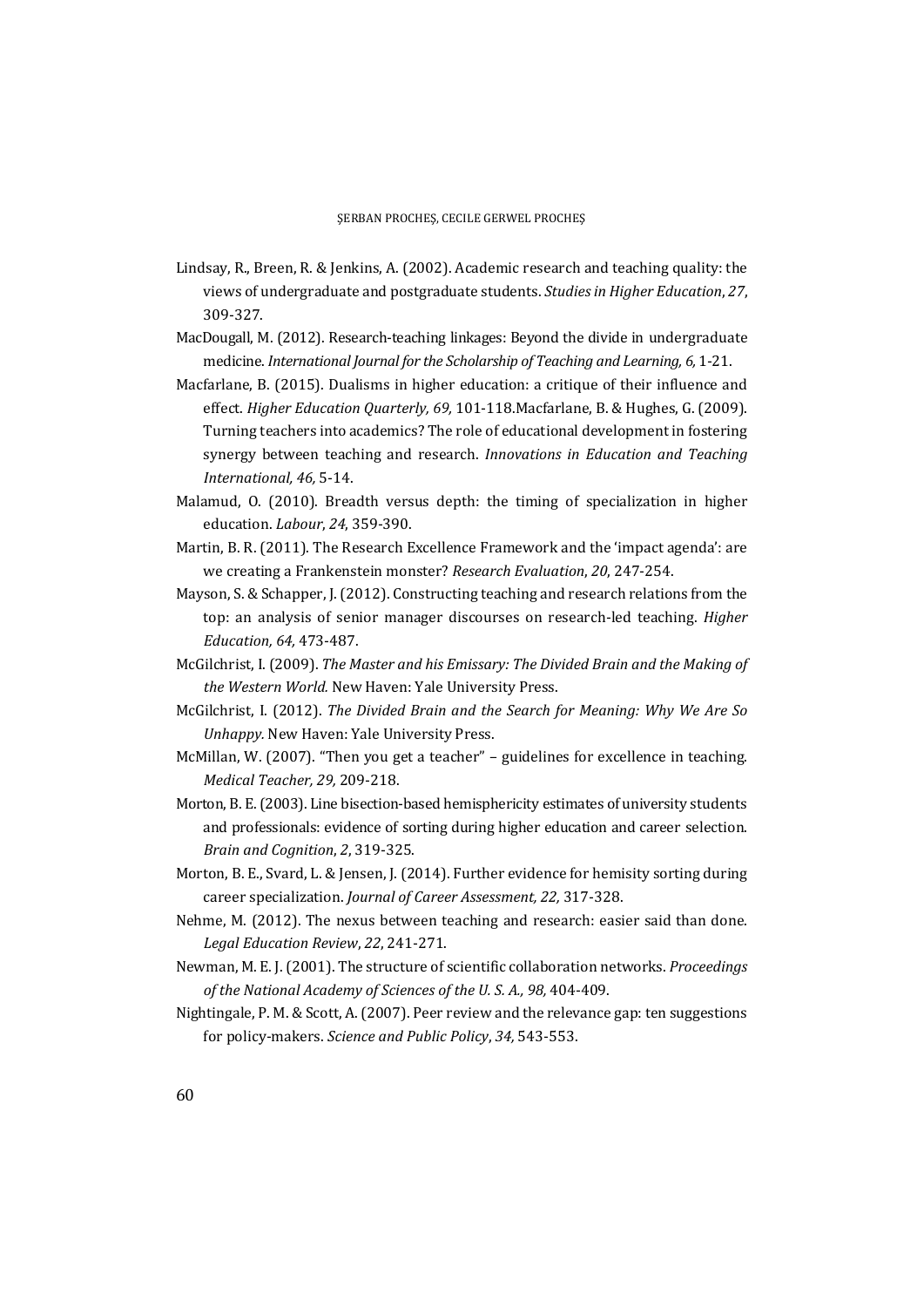- O'Brien, M. (2002). New pedagogies in the knowledge society: why this challenge is an epistemological one. *Australian Association for Research in Education (AARE) International Conference*, 2-6 December, Brisbane, Australia.
- Osakwe, C., Keavey, K., Uzoka, F.-M., Fedoruk, A. & Osuji, J. (2015). The relative importance of academic activities: autonomous values from the Canadian professoriate. *Canadian Journal of Higher Education, 45,* 1-22.
- Pan, W., Cotton, D. M. & Murray, P. (2014). Linking research and teaching: context, conflict and complementarity. *Innovations in Education and Teaching International, 51*, 3-14.
- Perkin, H. (2006). History of universities. In P. Altbach & J. Forest (Eds.): *International Handbook of Higher Education* 18. Dordrecht: Springer, pp. 159-205.
- Požarnik, B. M. & Lavrič, A. (2015). Fostering the quality of teaching and learning by developing the "neglected half" of university teachers' competencies. *C.E.P.S. Journal, 5,* 73-93.
- Quinn, L. (2003). A theoretical framework for professional development in a South African university. *International Journal for Academic Development, 8,* 61-75.
- Rafols, I., Leydesdorff, L., O'Hare, A., Nightingale, P. M. & Stirling, A. (2012). How journal rankings can suppress interdisciplinary research: a comparison between Innovation Studies and Business & Management. *Research Policy*, *41*, 1262-1282.
- Robertson, J. (2007). Beyond the 'research/teaching nexus': exploring the complexity of academic experience. *Studies in Higher Education*, *32,* 541-556.
- Rybarczyk, B., Lerea, L., Lund, R. K., Whittington, D. & Dykstra, L. (2011). Postdoctoral training aligned with the academic professoriate. *BioScience, 61*, 699-705.
- Schiebel, E. (2015, May). Mapping the spreading of cited references over research fronts of bibliographically coupled publications. In F. Pehar, C. Schlögl & C. Wolff (eds.), *14th International Symposium of Information Science,* Zadar, Croatia.
- Schon, D.A. (1987). *Educating the Reflective Practitioner*. San Francisco: Jossey-Bass.
- Selden, S., Sherrier, T. & Wooters, R. (2012). Experimental study comparing a traditional approach to performance appraisal training to a whole-brain training method at C. B. Fleet Laboratories. *Human Resource Development Quarterly, 23,* 9-34.
- Stappenbelt, B. (2013). The effectiveness of the teaching-research nexus in facilitating student learning. *Engineering Education, 8*, 111-121.